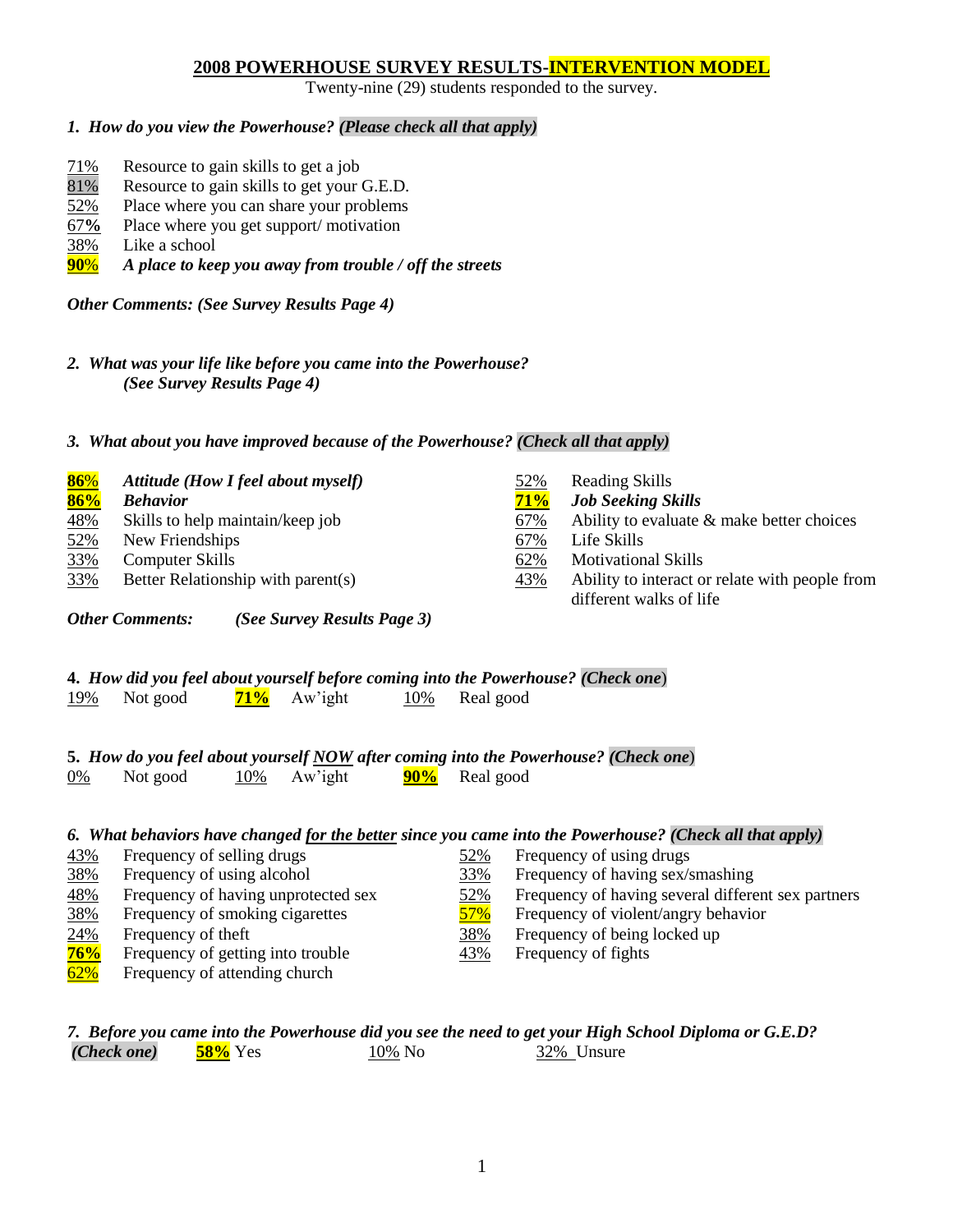## *8. On a scale of 1 to 5, how big of a difference has each of the Program components made in your life?*

|                              | didn't make<br>(I) | $(2)$ kind of made | (3) made a small | $(4)$ made a big | $(5)$ made a great |  |
|------------------------------|--------------------|--------------------|------------------|------------------|--------------------|--|
|                              | a difference       | a difference       | a difference     | a difference     | a difference       |  |
| <b>Class Sessions</b>        |                    |                    |                  |                  |                    |  |
|                              | 5%                 | 9%                 | 9%               | 33%              | 44%                |  |
| <b>Learning 100 Program</b>  |                    |                    |                  |                  |                    |  |
|                              | 0%                 | 0%                 | 5%               | 33%              | 62%                |  |
| <b>Field Trips/Learning</b>  |                    |                    |                  |                  |                    |  |
| <b>Excursions</b>            | 5%                 | 5%                 | 24%              | 33%              | <b>33%</b>         |  |
| One-on-One                   |                    |                    |                  |                  |                    |  |
| <b>Conversations</b>         | 0%                 | 16%                | 0%               | 21%              | 63%                |  |
| <b>Boardroom</b>             |                    |                    |                  |                  |                    |  |
| <b>Discussions/Debates</b>   | 0%                 | 10%                | 10%              | 35%              | 45%                |  |
| <b>Games</b>                 |                    |                    |                  |                  |                    |  |
| (Scrabble/Guesstures)        | 5%                 | 11%                | 34%              | 28%              | 22%                |  |
|                              |                    |                    |                  |                  |                    |  |
| <b>Movies</b>                | 0%                 | 5%                 | 26%              | 21%              | 48%                |  |
| <b>Books/Novels/Articles</b> |                    |                    |                  |                  |                    |  |
| Read                         | 0%                 | 5%                 | 22%              | 33%              | 40%                |  |
| <b>Current Event</b>         |                    |                    |                  |                  |                    |  |
| <b>Discussions</b>           | 11%                | 5%                 | 21%              | 42%              | 21%                |  |
|                              |                    |                    |                  |                  |                    |  |
| <b>Quotes Learned</b>        | 5%                 | 12%                | 12%              | 18%              | 53%                |  |
|                              |                    |                    |                  |                  |                    |  |
| <b>Meals</b>                 | 11%                | 16%                | 21%              | 36%              | 16%                |  |

# **9. What is one lesson or quote that you have learned from the Powerhouse that you can apply to your life?** *(See Survey Results Page 5)*

# **10. On a scale from 1 to 5, how important were each of the sessions to you?**

|                                                     | (1) | (2)       | (3)       | (4)       | (5)       |
|-----------------------------------------------------|-----|-----------|-----------|-----------|-----------|
|                                                     | N/A | not       | somewhat  | very      | extremely |
|                                                     |     | important | important | important | important |
| <b>Bag Chart</b>                                    | 10% | 0%        | 20%       | 45%       | 25%       |
| Sessions on Sexuality (AIDS, Sex etc.)              | 10% | 0%        | 16%       | 16%       | 58%       |
| <b>Manhood Sessions</b>                             | 5%  | 5%        | 5%        | 48%       | 37%       |
| Landing the Perfect Job                             | 5%  | 10%       | 10%       | 45%       | 30%       |
| York Technical College Summer Camp                  | 5%  | 5%        | 17%       | 28%       | 45%       |
| <b>Understanding Your Beginnings</b>                |     |           |           |           |           |
| (Your Genesis has a lot to do with your revelation) | 5%  | 5%        | 9%        | 29%       | 52%       |
| Willie Lynch Letter                                 | 11% | 5%        | 11%       | 32%       | 43%       |
| Becoming a chameleon                                | 11% | 0%        | 21%       | 32%       | 36%       |

- **11. What makes you continue to want to come to the Powerhouse?**  *(See Survey Results Page 5)*
- **12. Where do you feel you would be if you hadn't experienced the Powerhouse?** *(See Survey Results Page 6)*
- **13. Now that you have experienced the Powerhouse where do you see yourself now in the next five years?** *(See Survey Results Page 6)*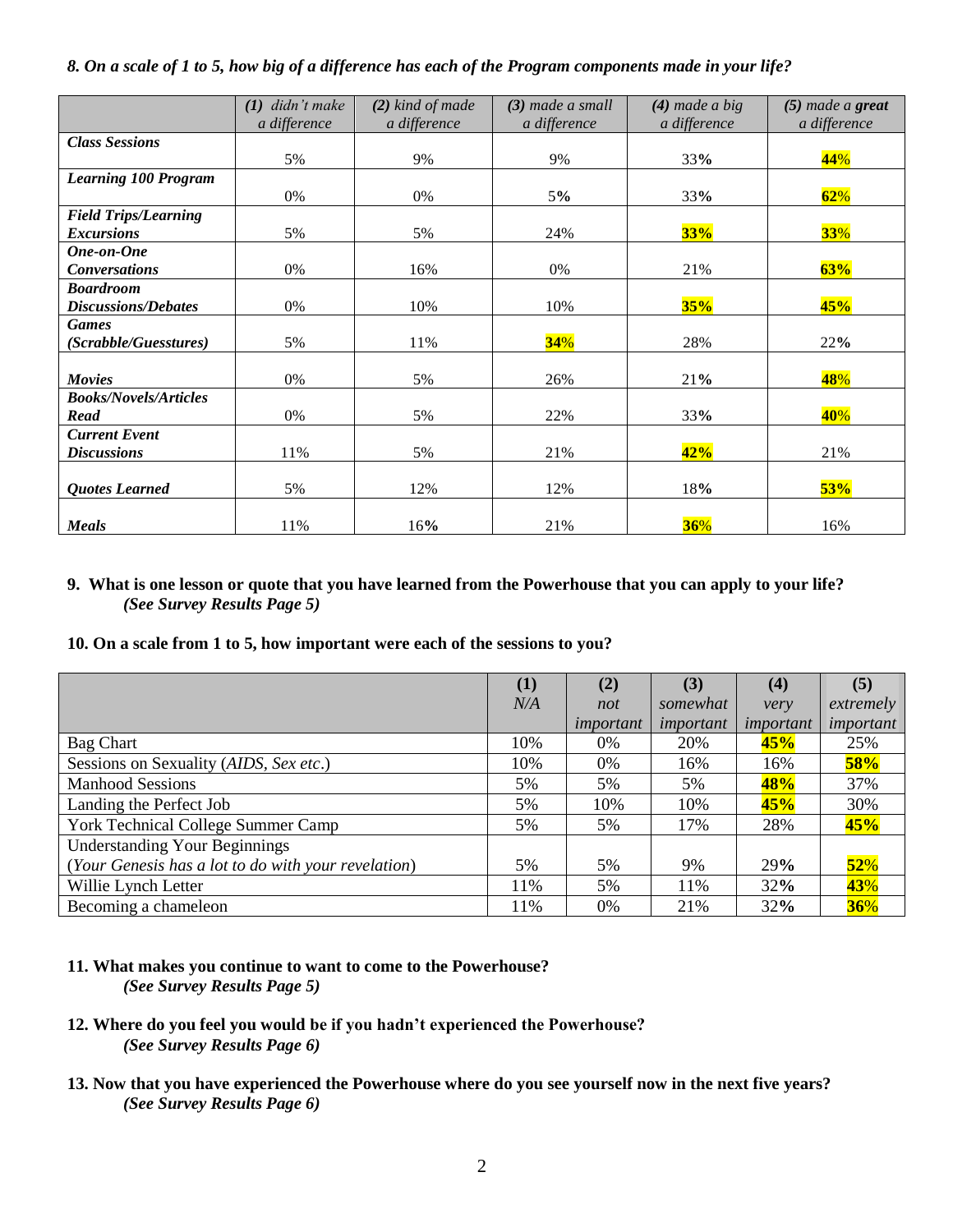**14. Have you started reading more now that you have been in the Powerhouse? 81%** Yes 19% No *If yes, what are you reading more*. *(Check all that apply)*

**67**% *books* 38% magazines 43**%** newspaper(s) 14% Bible

**15. Would you recommend the Powerhouse to someone else? 100%** Yes 0% No **Why or why not?**

**16. After coming to the Powerhouse do you now see the need to get your High School Diploma or G.E.D.?** *(Check one)*

**100%** Yes 0% No 0% Unsure

**17. Do you see yourself making better choices now?** *(Check one)*

**100%** Yes 0% No 0% Unsure

revised 6/28/06

# **POWERHOUSE SURVEY RESULTS**

*(Reported as written by participant's)*

#### *1. How do you view the Powerhouse?*

*\* It is also a place where you can keep it real with the people who are at the Powerhouse.*

#### *\* 2. What was your life like before you came into the Powerhouse?*

*\* My life was a life of trouble and violence; hanging out on the streets and not going to school*

*\* Negativity*

*\* In and out of trouble (II*

*\* A whole lot of disrespect and trouble.*

*\* Troubled*

*\* Just a little cloudy but still able to see through.*

*\* I was always cursing and had a bad temper but after I went to the Powerhouse I became aware of letting my feelings go along with what it was that was making me mad and stay in trouble.*

*\* I was on the path to destruction. I felt that it was my way or no way.*

*\* My life was like death. I stayed out in the streets smoking weed and having sex*

*\* 3. What about you have improved because of the Powerhouse? (Check all that apply)*

#### **9. What is one lesson or quote that you have learned from the Powerhouse that you can apply to your life?**

*\* Circumstances may delay me but they cannot deny me.(III*

*\* You can't fix what you won't face(III*

*\* Work hard, play hard but don't confuse the two.*

*\*If you always do what you've always done you'll always get what you always got.*

*\* Always praise the bridges that brought you over.*

*\* No matter where you go you take you with you.*

#### **11. What makes you continue to want to come to the Powerhouse?**

*\* The fact that I feel like the Powerhouse is my family and the church is my home and I can go there and share my feelings and get an education.*

*\*To better my life and becoming an adult.*

*\* They teach you the skills you need in life.*

*\* I know I am going to learn to do better.*

*\* The monthly Spelling Bee*

*\* Just like to be open (Enjoy the ability to be open and honest)*

*\* How I can keep it real and keep focused. If I didn't (come) I would be getting in trouble.*